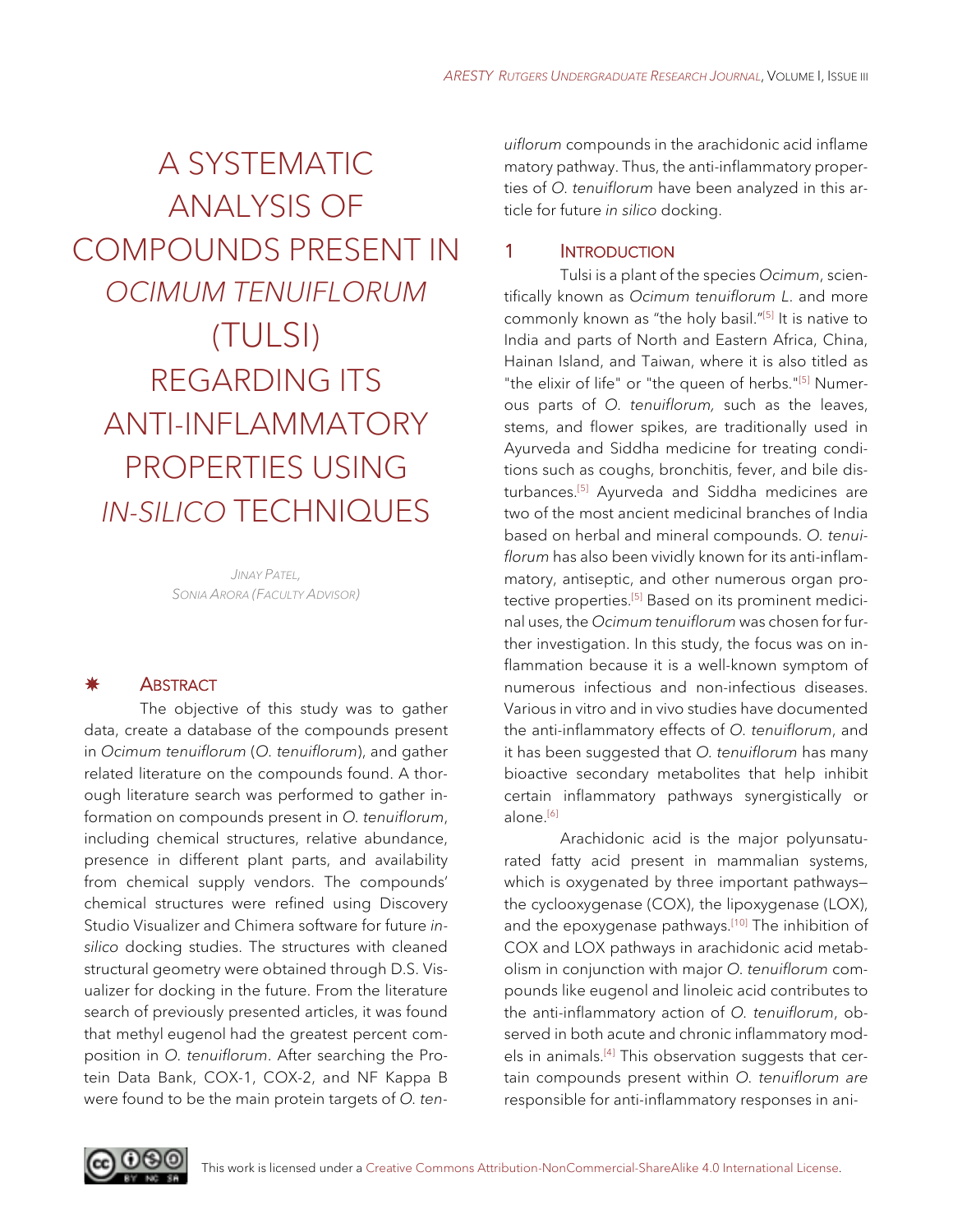mal models. This implication can be further explored to determine which compounds in *O. tenuiflorum*  may induce anti-inflammatory activity in humans. As a result, *O. tenuiflorum* has demonstrated anti-inflammatory effects normally observed in nonsteroidal anti-inflammatory drugs (NSAID) such as phenylbutazone, ibuprofen, naproxen, aspirin, and indomethacin. [4] The inhibition of the cyclooxygenase enzymes COX-1 and COX-2 is what drives the NSAID mechanism. [1] Although NSAIDS are effective, they have a few common side effects, such as nausea, dyspepsia, vomiting, and skin reactions. On the contrary, herbal medications are devoid of such side effects, which illustrates the importance of conducting a study of the compounds found in O. tenuiflorum: it may open the path for herbal NSAIDs without these side effects. [1]

*O. tenuiflorum* has various transcription factors, one of which is the nuclear factor-Kappa B (NF Kappa B). NF Kappa B is one of the major regulators of inflammation, cellular transformation, tumor cell survival, proliferation, invasion, angiogenesis, and metastasis as compared to the other transcription factors. [11] Plants of the *Ocimum* species are known to have an abundance of terpenes. [7] Additionally, plant isolates containing terpenoids (a modified class of terpenes) have been found to suppress NF kappa B signaling, a protein complex linked to the pathogenesis of inflammatory diseases, cancer, viral infection, and autoimmune diseases. [7] Thus, the study of *O. tenuiflorum* for anti-inflammatory properties is vital. There are numerous compounds present in the *Ocimum* species amongst which methyl eugenol, β-selinene, γ-murolene, rosmarinic acid (phenolic), ursolic acid, and camphene are some major ones based on their percentage of makeup. These and other compounds from *O. tenuiflorum* have been characterized and analyzed in this study to form an extensive database. This database is used to determine which of the compounds identified would interact with desirable molecular targets and decrease inflammation in future studies.

Therefore, in this study, an *in-silico* approach was used to refine the compounds present in *O. tenuiflorum* and to develop a highly detailed database to be used for future purposes, such as investigating

how an individual compound from *O. tenuiflorum* extract will interact with these molecular targets. This interaction would be detailed using the *in-silico* docking mechanism, which is a molecular modeling technique that is used to predict how a protein (enzyme) interacts with small molecules (ligands) to deduce their mechanism of action on targets found in future dry labs.

#### 2 METHODOLOGY

First, a literature search was conducted through Pubchem to create a list of well-known compounds present in *O. tenuiflorum* and their percent composition in the part of the plant they are found in.<sup>[8]</sup> The vendors that distribute the compound in the USA were identified from PubChem as well (TABLE 1). [8] Next, the collection of the virtual structures of all the compounds was created and the files were saved in the SDS (2D) formats (FIGURE 1). Then, within the structural data, the pharmacology and biochemistry of the compounds were reviewed for each compound from PubChem in order to get an idea of the mechanism of action and the aspects of human interaction associated with the individual compounds. [8] This was an adaptation process, so new compounds were added to the list when and if they were discovered throughout the study.

Later, software such as Discovery Studio (D.S.) Visualizer (BIOVIA Dasasult Systemes, San Diego, CA, USA) and Chimera were downloaded.<sup>[9]</sup> Chimera was used to convert the mol format files into sybyl mol 2 format files for compatibility within D.S. Visualizer. The sybyl mol 2 format files were then opened in D.S. visualizer, wherein hydrogen atoms were added to the structure. The geometry of the hydrogen atoms was cleaned and 3D coordinates were assigned to them. The three-dimensional structure was then saved as sybyl mol 2 format files (FIGURE 2). The formats sybyl mol 2 and SDS were employed to have a better approximation of the structure of the compounds, and to notice the 2D and 3D differences in the molecules, which would visually assist in the molecular docking.

And finally, another literary search was conducted on the Protein Data Bank for the inflammatory molecular pathways and *O. tenuiflorum* within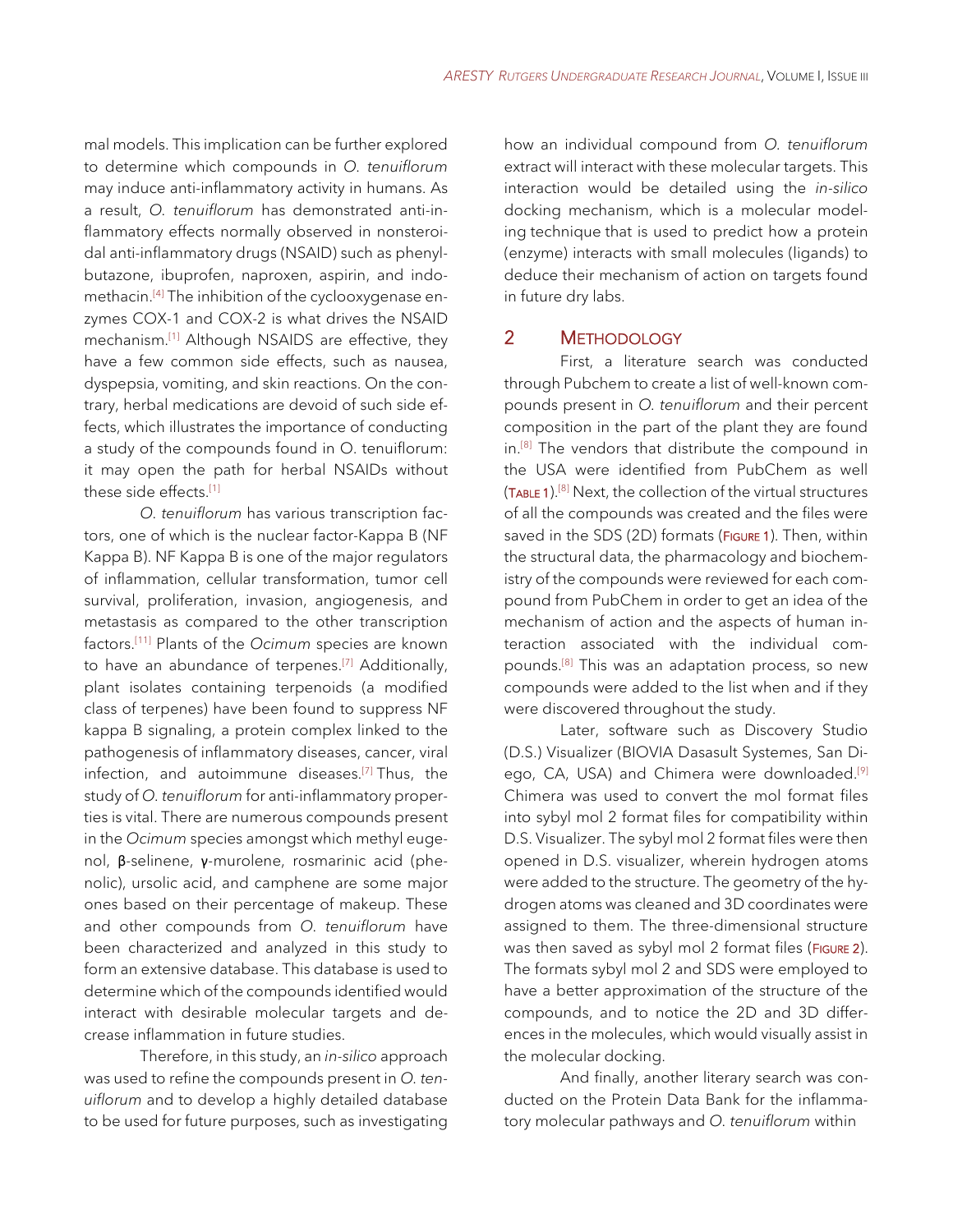|     | <b>COMPOUNDS</b>                        | <b>PERCENTAGE FOUND</b> | <b>VENDORS</b> | PART OF PLANT         |
|-----|-----------------------------------------|-------------------------|----------------|-----------------------|
| 1.  | 1,8-CINEOLE                             | TRACE(T)                | $\mathrm{ALL}$ | LEAVES                |
| 2.  | 1,10 DI-EPI-CUBENOL                     | $1.8\,$                 | N/A            | <b>LEAVES</b>         |
| 3.  | 3,4-DIMETHOXYCINNAMIC ACID (PHENOLIC)   | N/A                     | ALL            | N/A                   |
| 4.  | 3.4.5-TRIMETHOXYCINNAMIC ACID           | N/A                     | 1,2,4          | N/A                   |
| 5.  | 4.4'-METHYLENE-BIS (2-METHYL ANILINE)   | N/A                     | N/A            | N/A                   |
| 6.  | A-ELEMENE                               | $0.5\,$                 | 2              | <b>FLOWER SPIKES</b>  |
| 7.  | A-HUMULENE                              | 0.2                     | $\overline{4}$ | LEAVES                |
| 8.  | A-PINENE                                | 0.2                     | 2              | LEAVES                |
| 9.  | A-TERPINEOL                             | TRACE(T)                | 1,2,3          | LEAVES                |
| 10. | ALLOAROMADENDRENE                       | 1.16                    | N/A            | N/A                   |
| 11. | APIGENIN                                | N/A                     | 2              | LEAVES                |
| 12. | <b>B-BOURBONENE</b>                     | $0.2\,$                 | N/A            | LEAVES                |
| 13. | <b>B-CUBEBENE</b>                       | 0.1                     | 2,4            | <b>FLOWER SPIKES</b>  |
| 14. | <b>B-PINENE</b>                         | 0.1                     | 2,3            | LEAVES                |
| 15. | <b>B-SELINENE</b>                       | 3.3                     | 2,4            | <b>LEAVES</b>         |
| 16. | <b>B- SESQUIPHELLANDRENE</b>            | 0.2                     | N/A            | LEAVES, FLOWER SPIKES |
| 17. | BAICALIN (LAVONOIDS)                    | N/A                     | 2,4            | N/A                   |
| 18. | BENZALDEHYDE                            | 0.44                    | 2,4            | LEAVES                |
| 19. | BICYCLOGERMACRENE                       | TRACE(T)                | N/A            | LEAVES                |
| 20. | CAFFEIC ACID (PHENOLIC)                 | N/A                     | $\mbox{ALL}$   | LEAVES                |
| 21. | <b>CAMPHENE</b>                         | 0.1                     | 1,2,3          | <b>LEAVES</b>         |
| 22. | CAMPHOR                                 | 0.1                     | 2,3            | <b>LEAVES</b>         |
| 23. | <b>CARNOSIC ACID</b>                    | N/A                     | 2,4            | N/A                   |
| 24. | CHRYSOERIOL (FLAVON)                    | N/A                     | 1,2,4          | N/A                   |
| 25. | CI A-COPAENE                            | 1.9                     | N/A            | LEAVES, FLOWER SPIKES |
| 26. | <b>CI A-CUBEBENE</b>                    | TRACE(T)                | $\overline{4}$ | FLOWER SPIKES         |
| 27. | CI B-CARYOPHYLLENE                      | 4.1                     | 2,3,4          | LEAVES                |
| 28. | CI B-GURJUNENE                          | TRACE(T)                | N/A            | LEAVES                |
| 29. | <b>CI BORNEOL</b>                       | 2.4                     | $\overline{2}$ | LEAVES                |
| 30. | CI TERPIN-4-OL                          | 0.1                     | 2,3            | LEAVES, STEM          |
| 31. | <b>CUBEBOL</b>                          | 0.3                     | N/A            | LEAVES                |
| 32. | DI (ETHYLHEXYL) PHTHALATE               | N/A                     | 1,2            | N/A                   |
| 33. | DI-N-BUTYL PHTHALATE, DIBUTYL PHTHALATE | N/A                     | 1,2,4          | LEAVES                |

TABLE 1: This table shows various compounds found in specific parts of O. tenuiflorum such as the leaves, stem, or flower spikes. *It also includes their percentage composition, the vendors who supply them in the USA, and their PubChem SID and Purchasable Chemical ID. Some of the compounds have trace(t) in their "Percentage Found" column, which implies that the compound is present in a quantity too small to be measured.* PubChem<sup>[8]</sup>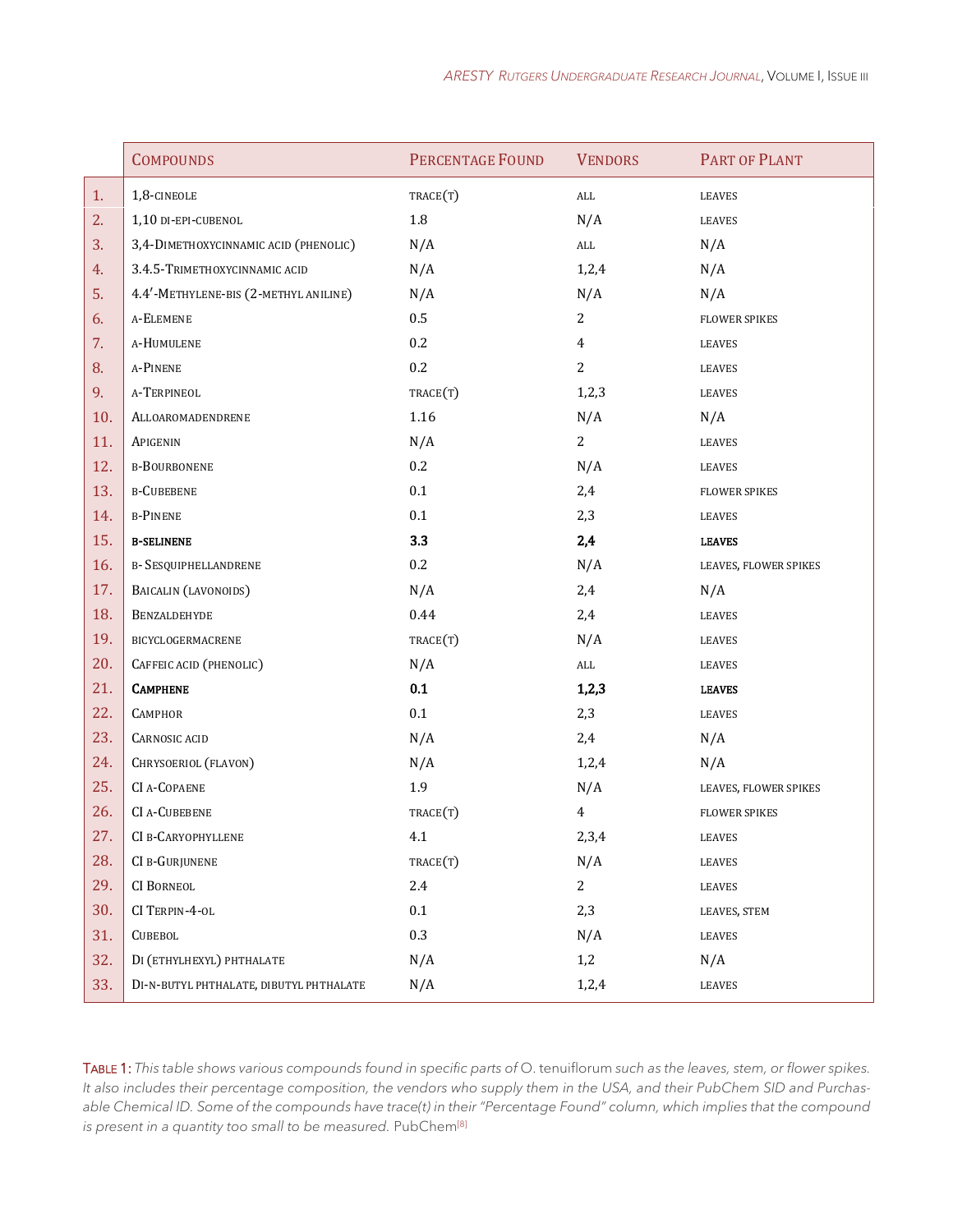|     | <b>COMPOUNDS</b>                  | PERCENTAGE FOUND | <b>VENDORS</b> | PART OF PLANT         |
|-----|-----------------------------------|------------------|----------------|-----------------------|
| 34. | DIOSMETIN (FLAVONE GLYCOSIDE)     | N/A              | 1,2,4          | N/A                   |
| 35. | (E)-A-BERGAMOTENE                 | 0.72             | 2,4            | LEAVES, FLOWER SPIKES |
| 36. | $(E)$ -B-OCIMENE                  | 1.9              | 2,4            | LEAVES                |
| 37. | E-METHYL CINNAMATE                | $1.5\,$          | $\mbox{ALL}$   | LEAVES, STEM          |
| 38. | EPI-A-CADINOL                     | 1.03             | N/A            | LEAVES                |
| 39. | ESTRAGOL                          | N/A              | 1,2,4          | LEAVES, FLOWER SPIKES |
| 40. | <b>EUGENOL</b>                    | 0.9              | ALL            | LEAVES                |
| 41. | <b>r-Murolene</b>                 | 5.82             | $\mathbf{2}$   | <b>LEAVES</b>         |
| 42. | <b>GERMACRENE A</b>               | $0.7\,$          | N/A            | LEAVES                |
| 43. | <b>GERMACRENE D</b>               | 2.3              | 2,4            | LEAVES                |
| 44. | <b>GERANIOL</b>                   | TRACE(T)         | $\mathrm{ALL}$ | LEAVES                |
| 45. | <b>GLOBULOL</b>                   | 1.05             | 2,4            | N/A                   |
| 46. | ISOSAKURANETIN (LAVANONE)         | N/A              | $\overline{4}$ | N/A                   |
| 47. | KAEMPFEROL                        | N/A              | $\mbox{ALL}$   | N/A                   |
| 48. | LINALOOL                          | $0.5\,$          | 3              | LEAVES                |
| 49. | LIMONENE                          | $0.2\,$          | 1,2            | LEAVES                |
| 50. | LUTEOLIN (FLAVONOID)              | 0.5              | N/A            | LEAVES                |
| 51. | METHYL CHAVICOL                   | TRACE(T)         | 1,2,3          | <b>LEAVES</b>         |
| 52. | METHYL EUGENOL                    | 82.9             | 2,3,4          | <b>LEAVES</b>         |
| 53. | <b>MYRTENAL</b>                   | N/A              | $2^{\circ}$    | LEAVES                |
| 54. | NEVADENSIN (FLAVONES, GLYCOSIDES) | N/A              | 2,4            | N/A                   |
| 55. | P-CYMENE                          | TRACE(T)         | 1,2,3          | <b>FLOWER SPIKES</b>  |
| 56. | PEDUNCULIN                        | N/A              | N/A            | N/A                   |
| 57. | PERMETHRIN                        | N/A              | 1,2            | N/A                   |
| 58. | PEINIDIN (ANTHOCYANIDINS)         | N/A              | N/A            | N/A                   |
| 59. | ROSMARINIC ACID (PHENOLIC)        | 0.27             | 2,4            | <b>LEAVES, STEMS</b>  |
| 60. | SABINENE                          | TRACE(T)         | $\mathbf{2}$   | LEAVES                |
| 61. | $\Delta$ -Cadinene                | 1.1              | 2,4            | LEAVES                |
| 62. | (TRANS)-B-FARNESENE               | $0.12\,$         | 2,4            | LEAVES                |
| 63. | (TRANS)-B-GUAIENE                 | 0.29             | N/A            | LEAVES                |
| 64. | <b>URSOLIC ACID</b>               | 2.5              | 1,2,4          | <b>LEAVES</b>         |
| 65. | XANTHOMICROL                      | N/A              | 2              | STEM                  |
| 66. | (Z)-3-HEXANOL                     | $1.8\,$          | 1,2            | LEAVES                |

VENDORS

1) TIM TEC

2) MUSECHEM

3) ACROS ORGANICS

4) ZINC

TABLE 1 CONTINUED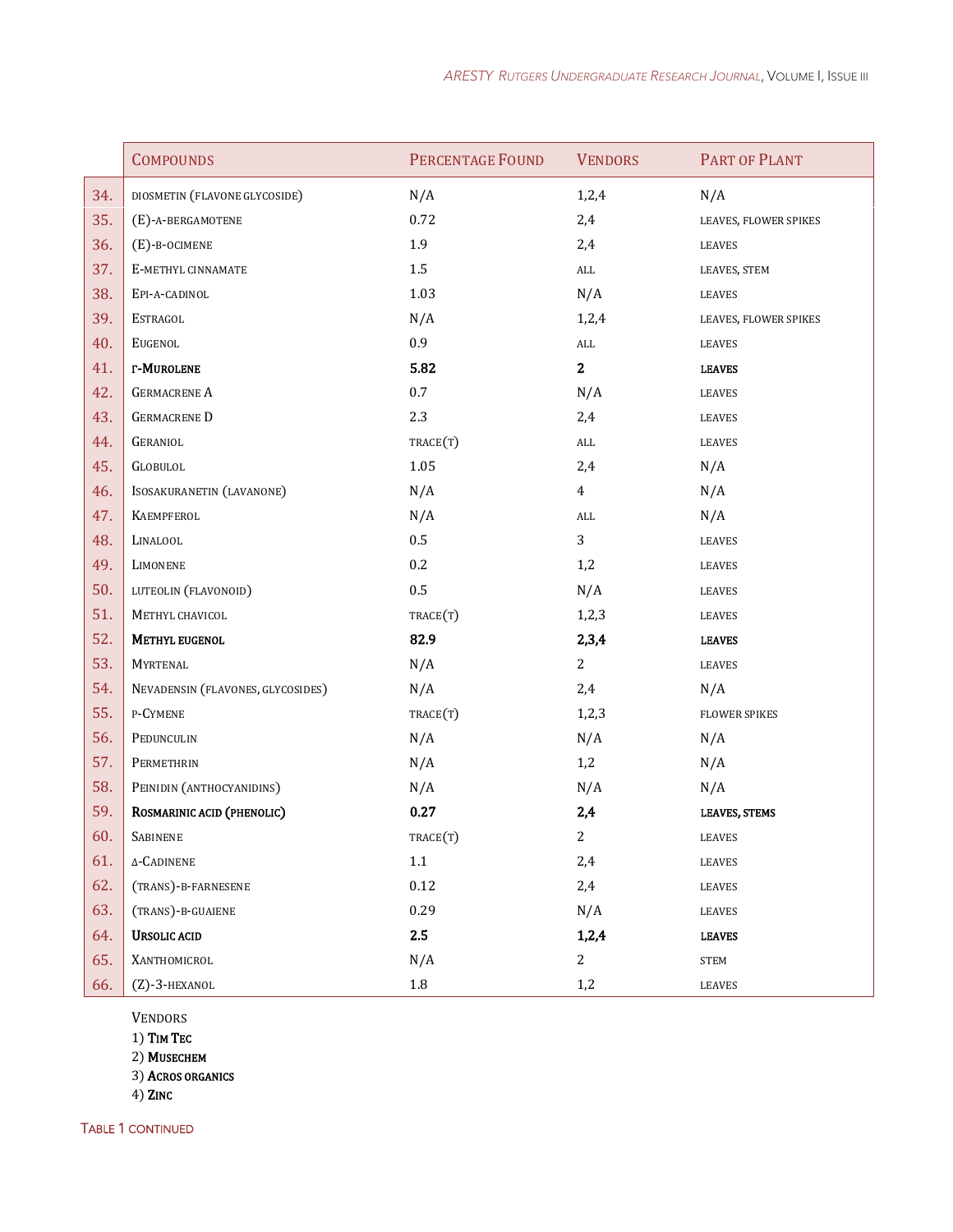

FIGURE 1: *The 2D structures of compounds present in*  O. tenuiflorum *are shown here, such as ursolic acid, methyl eugenol, γ-murolene, rosmarinic acid, camphene, and β-selinene. Some of the figures that were downloaded from PubChem portray the oxygen and hydroxide atoms in red fonts.*



*present in* O. tenuiflorum*, such as camphene, methyl eugenol, rosmarinic acid, β-selinene and γ-murolene with hydrogen atoms added and their geometry cleaned.*

the context of inflammation and its molecular targets concerning humans. [2] This search was conducted to determine which molecular target should be further used to analyze the docking compatibilities of the compiled *O. tenuiflorum* compounds.

### 3 RESULTS

A detailed database was created in TABLE 1 to compile an extensive list of 66 compounds in *O. tenuiflorum*. TABLE 1 also displays information about the percentage of a particular compound present in certain parts of *O. tenuiflorum*, such as the leaves, stem, flower spikes, etc. In TABLE 1, it is evident that most of the compounds were available from the list of USbased vendors like Tim Tec, Musechem, Acros organics, and ZINC. The PubChem SID and Purchasable Chemical ID were also available for all of the compounds. The highest percentage of composition for a compound in *O. tenuiflorum* was for methyl eugenol, about 82.9% within the leaves, which was available from Musechem, Acros organics, and ZINC (TABLE 1). Overall, a total of 66 compounds were identified to be present in *O. tenuiflorum.* Out of those compounds, many were in trace amounts and some did not have any data on the percentage of their presence (TABLE 1).

Next, 2D structures in SDS format files were obtained from PubChem in the form of 2D ChemDraw files (FIGURE 1). FIGURE 1 shows the chemical structure of a few major compounds found in *O. tenuiflorum*. The compounds seen were not ready for docking since they had not been refined yet to allow for further *in-silico* processes due to their structural ambiguity. It would be difficult to dock them; therefore, further work on each compound was needed, such as adding hydrogens and removing unwanted ions (FIGURE 1). Next, the refined structures were obtained from D.S. Visualizer in order to transfer the coordinates to proceed to the *in-silico* docking step (FIGURE 2). The refined structure of several *O. tenuiflo*rum compounds are portrayed in FIGURE 2.

Finally, the literature search on the Protein Data Bank yielded that COX-1, COX-2, and NF Kappa B were the anti-inflammatory target proteins that interact with certain compounds found in *O. tenuiflorum*. However, within the Protein Data Bank the COX-2 protein was the most prevalent target found in humans and COX-1 had the least human entries. These targets will be explored in future studies with the collected *O. tenuiflorum* database compounds.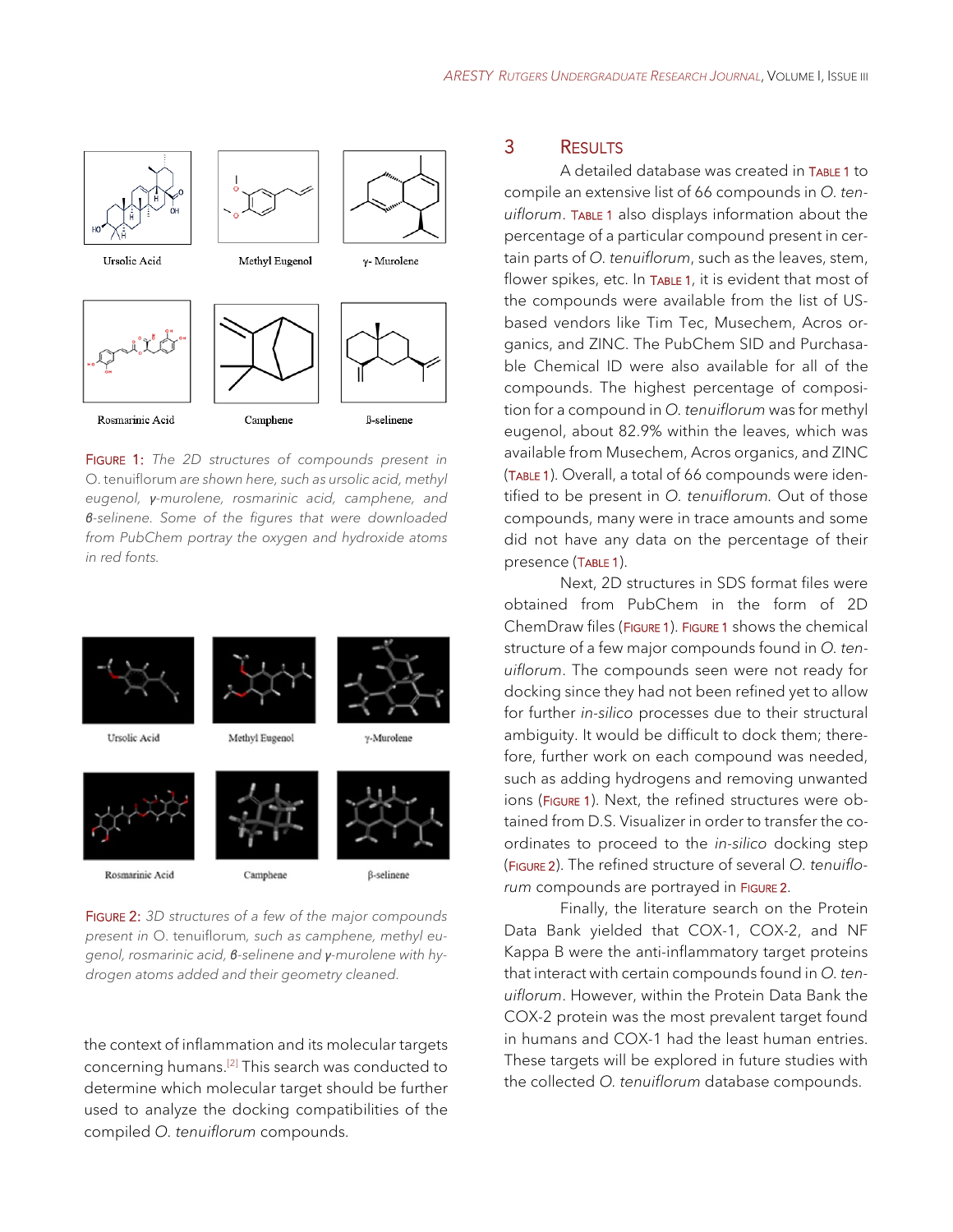## 4 DISCUSSION & CONCLUSION

For this study, a thorough database was created for various compounds present in different parts of *O. tenuiflorum*. This database is being stored on the computers in the Arora lab to be used for future studies. During the literary search of these structures, it was found that methyl eugenol was the most abundant compound and γ-Murolene was the second most abundant compound. Both compounds are present in the leaves of *O. tenuiflorum*. These compounds are significant because they are present in such high abundance, which suggests that they might have an important role in the anti-inflammatory effect of *O. tenuiflorum.* To test this statement, these structures will have to be run through *insilico* docking modules to determine whether the abundance has any correlation with the anti-inflammatory effect.

Moreover, the purpose of attaining the 2D files was to make the structures available before refinement so that they could be reviewed when required. The refined structures with cleaned geometry were obtained so that their docking sites were clear of any hindrance and to ensure that docking could be done properly in the future. Also, the target proteins were identified from the Protein Data Bank so that they could be used along with their ligands to dock. Thus, the future goal is to use *in-silico* approaches to discover how compounds will interact with various molecular targets and inflammatory pathways, specifically COX-2, as it is the most prevalent target yielded in most searches related to human query within the Protein Data Bank. The database gathered in this study will be crucial for future studies to identify which compounds present in *O. tenuiflorum are* attributed to its anti-inflammatory properties. This information could in turn allow for the development of herbal anti-inflammatory medication with minimal side effects∎

### 5 ACKNOWLEDGEMENTS

I would like to thank my mentor and supervisor Dr. Sonia Arora for her invaluable support and knowledge behind this paper and research. Her passion for the subject, along with attention to detail has been greatly inspiring, allowing me to diligently work on this research project. Her ingenious remarks and constructive criticism for various drafts of this paper has allowed for this research paper to be successfully completed. I will always be extremely grateful to Dr. Arora for imparting me with the knowledge and wisdom about *in-silico* approaches, which can be used to create comprehensive databases in any research work.

#### 6 REFERENCES

- [1] Ahmad A., Abuzinadah M.F., Alkreathy H.M., Banaganapalli B., & Mujeeb M. (2018). Ursolic acid rich Ocimum sanctum L leaf extract loaded nanostructured lipid carriers ameliorate adjuvant induced arthritis in rats by inhibition of COX-1, COX-2, TNF-α and IL-1: Pharmacological and docking studies. *PLoS ONE,* 13(3), E0193451.
- [2] Berman, H. M., Westbrook, J., Feng, Z., Gilliland, G., Bhat, T. N., Weissig, H., Shindyalov, I. N., & Bourne, P. E. (2020). *The Protein Data Bank. Nucleic acids research,* 28(1), 235–242.
- [3] Biovia, Dassault Systemes, Discovery Studio Visualizer, Version 20.1, San Diego: Dassault Systèmes, (2020).
- [4] Cohen M. M. (2014). Tulsi—Ocimum sanctum: A herb for all reasons. *Journal of Ayurveda and integrative medicine*, 5(4), 251–259.
- [5] Flegkas A., Milosević Ifantis T., Barda C., Samara P., Tsitsilonis O., & Skaltsa H. (2019). Antiproliferative Activity of (-)- Rabdosiin Isolated from Ocimum sanctum L. *Medicines,*  6(1), 37.
- [6] Jamshidi, N., & Cohen, M. M. (2017). The Clinical Efficacy and Safety of Tulsi in Humans: A Systematic Review of the Literature. Evidence-based complementary and alternative medicine. *Evidence-based Complimentary and Alternative Medicine: eCAM,* 2017, 9217567.
- [7] Kapewangolo, P., Omolo, J. J., Bruwer, R., Fonteh, P., & Meyer, D. (2015). Antioxidant and anti-inflammatory activity of Ocimum labiatum extract and isolated labdane diterpenoid. *Journal of inflammation (London, England),* 12, 4.
- [8] Kim, S., Chen, J., Cheng, T., Gindulyte, A., He, J., He, S., Li, Q., Shoemaker, B. A., Thiessen, P. A., Yu, B., Zaslavsky, L., Zhang, J., & Bolton, E. E. (2019). PubChem 2019 update: Improved access to chemical data. *Nucleic acids research,*  47(D1), D1102–D1109.
- [9] Pettersen EF, Goddard TD, Huang CC, Couch GS, Greenblatt DM, Meng EC, Ferrin TE. (2004). UCSF Chimera—A visualization system for exploratory research and analysis. *J Comput Chem.* 25(13):1605-1612.
- [10] Reddy, K. K., Vidya Rajan, V. K., Gupta, A., Aparoy, P., & Reddanna, P. (2015). Exploration of binding site pattern in arachidonic acid metabolizing enzymes, Cyclooxygenases and Lipoxygenases. *BMC research notes,* 8, 152.
- [11] Yadav, V. R., Prasad, S., Sung, B., Kannappan, R., & Aggarwal, B. B. (2010). Targeting inflammatory pathways by triterpenoids for prevention and treatment of cancer. *Toxins,* 2(10), 2428–2466.